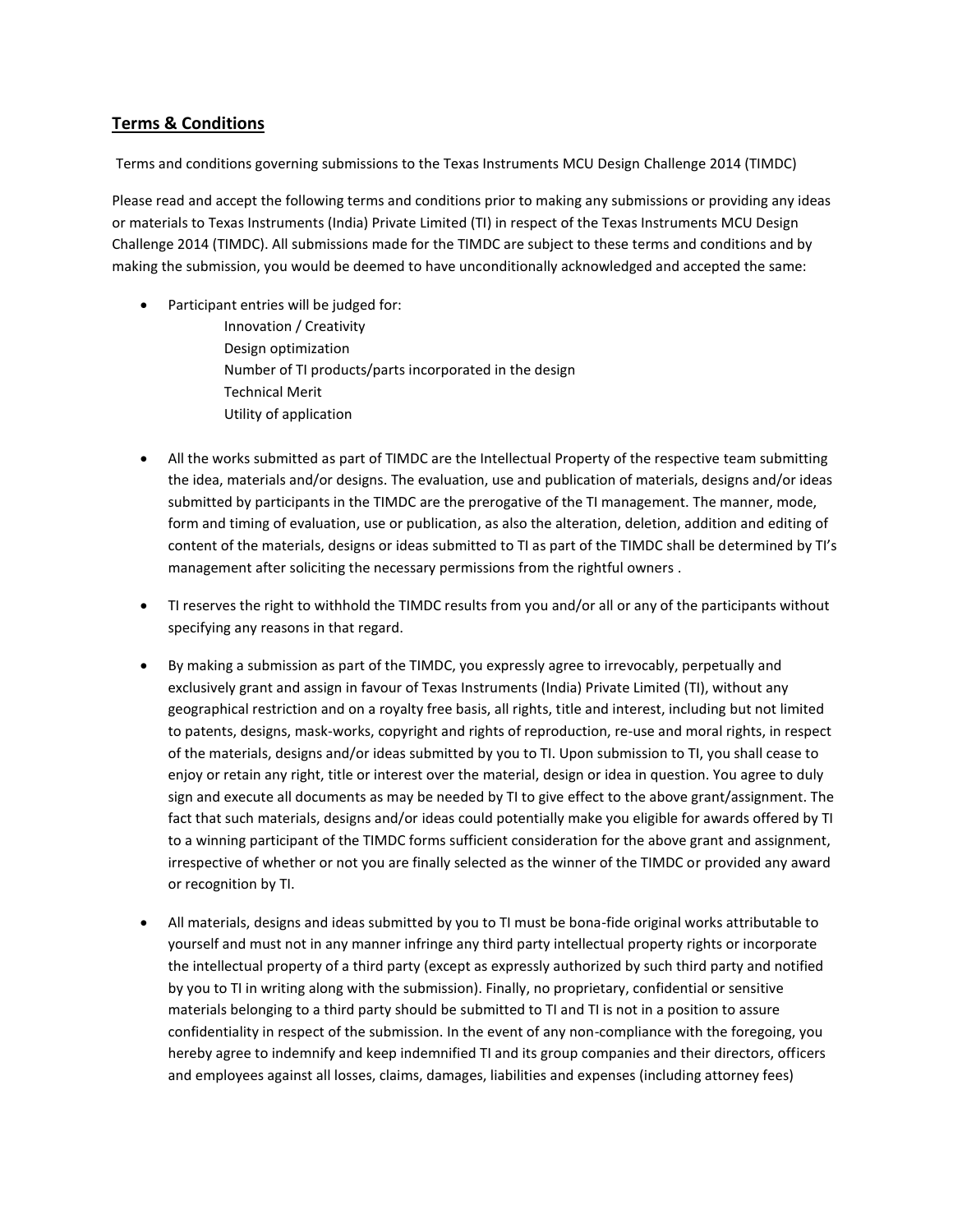incurred by TI and its group companies and their directors, officers and employees consequent to such non-compliance.

- You shall ensure that you comply with all applicable laws and the policies and procedures of your employer in making the submissions for the TIMDC. TI has no duty to check your submissions for such compliance and you alone shall be responsible for all consequences of failing to adhere to the pertinent laws, policies or procedures.
- Nothing in the TIMDC or in any subsequent interview or interaction with TI personnel shall be construed as creating any obligations upon TI vis-à-vis you or any third parties. Without prejudice to the foregoing, allowing you to participate in the TIMDC and any subsequent interview or interaction shall not be deemed an offer of employment with TI.
- TI makes no warranties whatsoever, whether express or implied, in respect of the TIMDC and any subsequent interview or interaction and hereby disclaims all liability to you and all other participants in respect of acts or omissions regarding the conduct of the same and any decisions made by TI with respect to selection of winning entries or use of submitted materials, designs or ideas. TI shall not accept any liability in respect of any errors or oversights in conducting the TIMDC and selecting winning participants.
- You shall not indulge in any unfair or unethical means in order to improve your chances of winning the TIMDC and if you are found doing so, you shall be liable, without prejudice to any other rights or remedies enjoyed by TI, to be summarily removed from participating further in the TIMDC without any explanations being entertained. You must refrain from sharing the details of your TIMDC submissions or TI's responses in that behalf with any other participants or persons except as specifically permitted by TI.
- You shall abide by all TIMDC related rules and guidelines as may be communicated to you by TI's representatives and shall not question the same. TI expressly reserves the right to modify the TIMDC related rules, guidelines and awards as well as these terms and conditions at any time without being required to notify or seek consent from you or any other participants.
- TI is not liable to reimburse any expenses that may have been incurred by you with a view to participating in the TIMDC and shall not accept any claims in that regard.
- All awards and payments made by TI in respect of the TIMDC shall be subjected to tax and other statutory deductions at source as mandated by law. Any and all taxes, surcharges, cesses and charges in respect of the TIMDC awards shall be borne by the winners alone and TI shall not be liable for the same.
- TI's decision in respect of any matter concerning the TIMDC and any subsequent interview or interaction shall be final and binding upon you and you shall accept the same without demur. In any event, all disputes amongst TI and you or any third parties claiming through you shall be subject to the sole jurisdiction of the courts at Bangalore, India.
- Direct employees of the Sponsor, the Challenge Administrator, or their affiliates, advertising, promotion, production agencies, members of their immediate families, or those with whom they are domiciled are not eligible to enter the TIMDC.

**In the event that any of the above terms are unacceptable to you, please refrain from participating in TIMDC.**